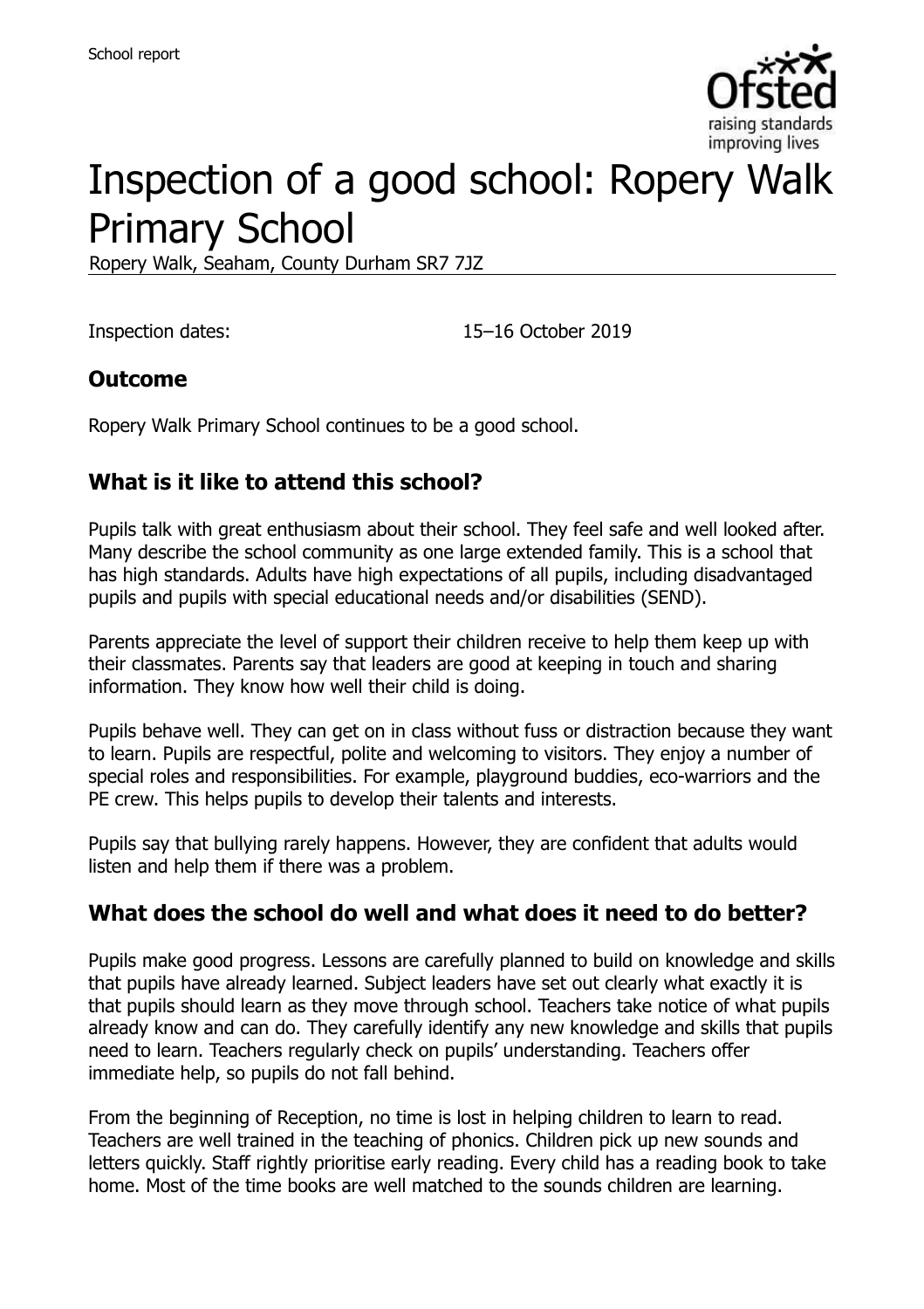

Leaders have identified reading as an area that needs to get better in key stage 2. Not all pupils progress as well in reading as they do in writing and mathematics. Pupils now read daily in school. They enjoy completing short quizzes online to test their understanding. The English leader has introduced a whole-school approach to reading. This helps pupils to make predictions, answer questions and summarise what they have read. Teachers are helping children to develop their vocabulary. There is a short daily vocabulary lesson in key stage 2 classes. In Year 6, pupils explore words like 'ominous'. They check definitions and find other words with the same meaning.

Leaders understand that this focus on reading will take time to embed. Some pupils talk positively about story time at the end of the day. Story times do not happen regularly in every class. While some pupils have a love of reading, others were less interested. Some could not name their favourite author or book.

Pupils do well in mathematics. In the early years, children count objects and learn to write numbers accurately. Teachers follow a structured programme consistently. This meets the demands of the national curriculum and the needs of pupils. Regular opportunities are created for pupils to revisit past learning and brush up on basic number skills. A daily 'fluent in 5' lesson helps pupils to remember their arithmetic. Pupils have regular opportunities to apply their knowledge to problem solving. They can explain their mathematical thinking. Teachers who are new to the school are well supported by the mathematics leader.

Leaders help pupils become healthy, active, citizens. They are well prepared to function successfully in society. Fundamental British values are embedded throughout the curriculum; for example, the school has its own democratically elected parliament. Diversity is celebrated and promoted in displays throughout school.

The physical education (PE) curriculum makes a significant contribution. All pupils receive two hours of good-quality PE each week. Teaching is of a high standard. The knowledge and skills that pupils learn help them to feel confident when they are taking part in local competitions.

Extra help is carefully targeted for pupils with SEND. A number of pupils were observed during lesson visits working on their own individual curriculum with one-to-one or smallgroup support. This helps them to develop essential skills in English and mathematics. Attendance for pupils with SEND has improved considerably since the school was last inspected.

## **Safeguarding**

The arrangements for safeguarding are effective.

All staff are trained to recognise the signs and symptoms of abuse. Clear procedures are in place for reporting concerns.

Leaders know how and when to make referrals for pupils and their families. Leaders are not afraid to challenge other professionals when they feel that their families are not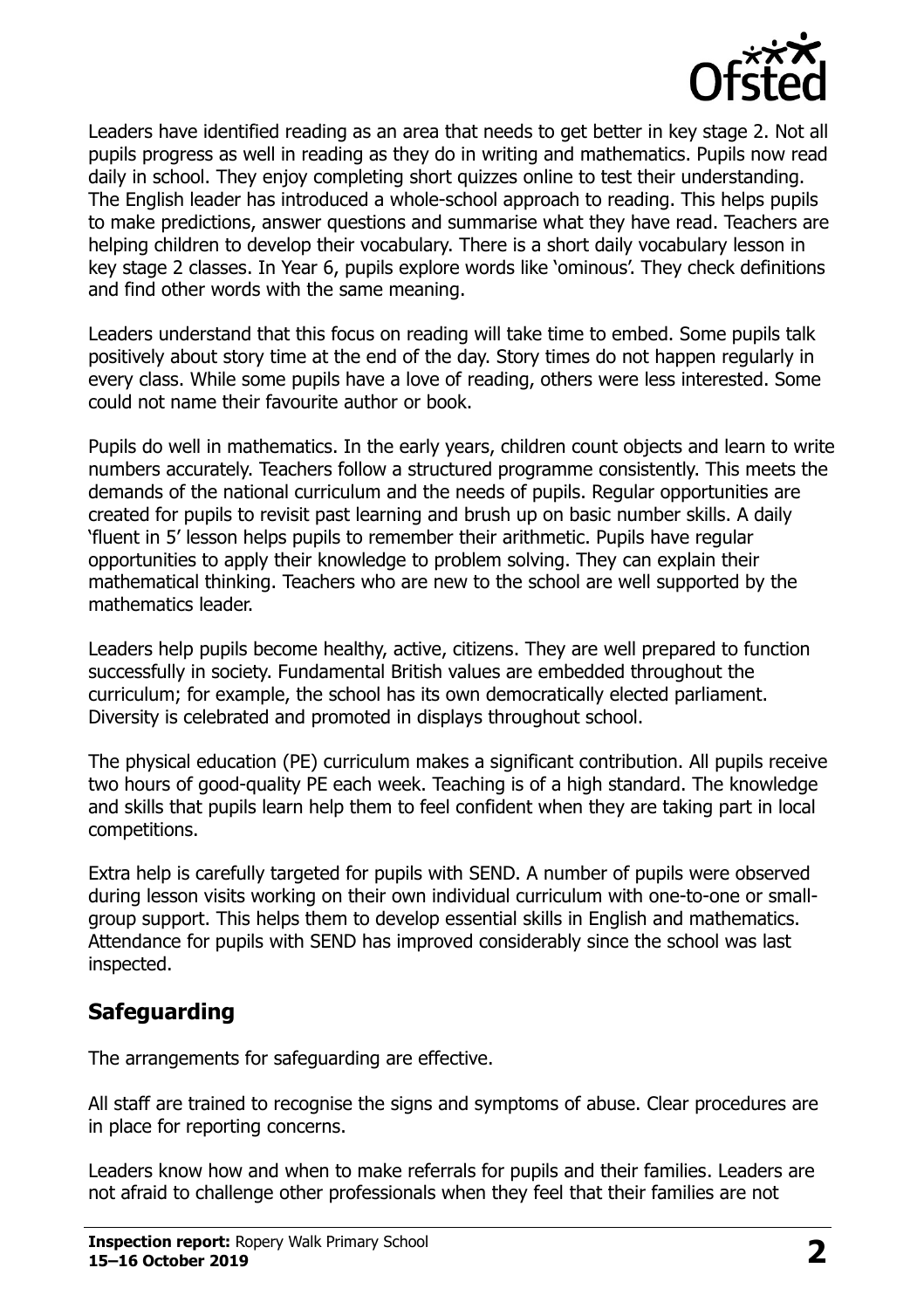

getting the support they need.

The curriculum helps pupils to stay safe. Pupils can explain when it is not appropriate to share personal information online and why they must always report any worries they have.

Appropriate recruitment checks have been carried to ensure that all adults are suitable to work in school. However, some of these checks have not been recorded as well as they could be.

## **What does the school need to do to improve?**

## **(Information for the school and appropriate authority)**

- Safeguarding is effective. However, the school should ensure that checks which are undertaken are recorded appropriately.
- $\blacksquare$  Most pupils successfully reach the expected phonics standard in Year 1. However, some pupils struggle to read fluently and with accuracy because not all reading books are matched to the sounds that they have learned. Leaders should make sure that reading books connect closely to the pupils' phonics knowledge.
- **Pupils do not achieve the same high standards in reading that they reach in writing and** mathematics at key stage 2. Some pupils find it difficult to talk about their favourite author or books they have enjoyed reading. Leaders should ensure that a rigorous and sequential approach to the reading curriculum develops pupils' fluency, confidence and enjoyment in reading.

### **Background**

When we have judged a school to be good we will then normally go into the school about once every four years to confirm that the school remains good. This is called a section 8 inspection of a good school or non-exempt outstanding school. We do not give graded judgements on a section 8 inspection. However, if we find some evidence that the school could now be better than good or that standards may be declining, then the next inspection will be a section 5 inspection. Usually this is within one to two years of the date of the section 8 inspection. If we have serious concerns about safeguarding, behaviour or the quality of education, we will convert the section 8 inspection to a section 5 inspection immediately.

This is the first section 8 inspection since we judged Ropery Walk Primary School to be good on 4–6 May 2016.

### **How can I feed back my views?**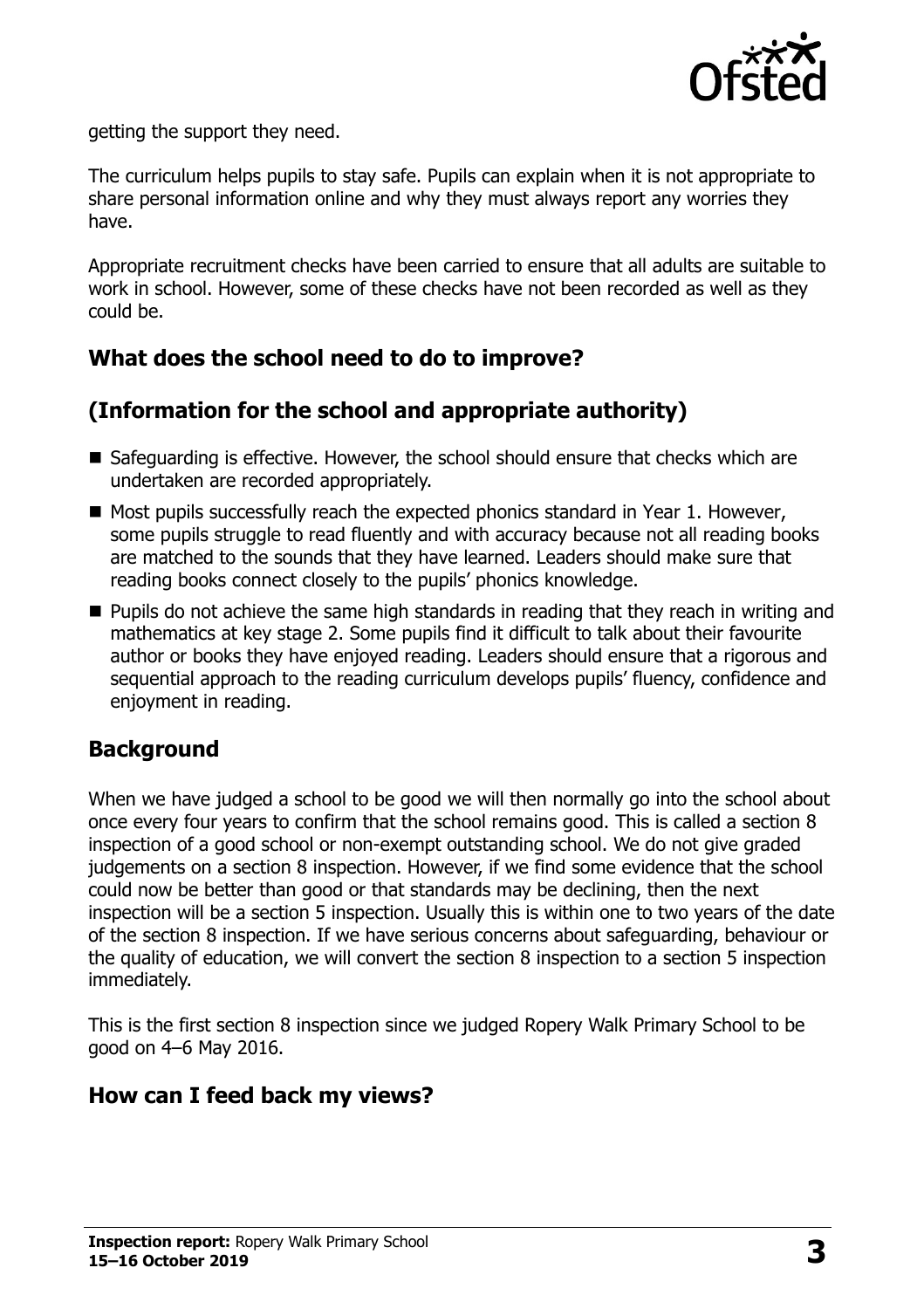

You can use [Ofsted Parent View](https://parentview.ofsted.gov.uk/) to give Ofsted your opinion on your child's school, or to find out what other parents and carers think. We use Ofsted Parent View information when deciding which schools to inspect, when to inspect them and as part of their inspection.

The Department for Education has further [guidance](http://www.gov.uk/complain-about-school) on how to complain about a school.

If you are not happy with the inspection or the report, you can [complain to Ofsted.](https://www.gov.uk/complain-ofsted-report)

## **Further information**

You can search for [published performance information](http://www.compare-school-performance.service.gov.uk/) about the school.

In the report, '[disadvantaged pupils](http://www.gov.uk/guidance/pupil-premium-information-for-schools-and-alternative-provision-settings)' refers to those pupils who attract government pupil premium funding: pupils claiming free school meals at any point in the last six years and pupils in care or who left care through adoption or another formal route.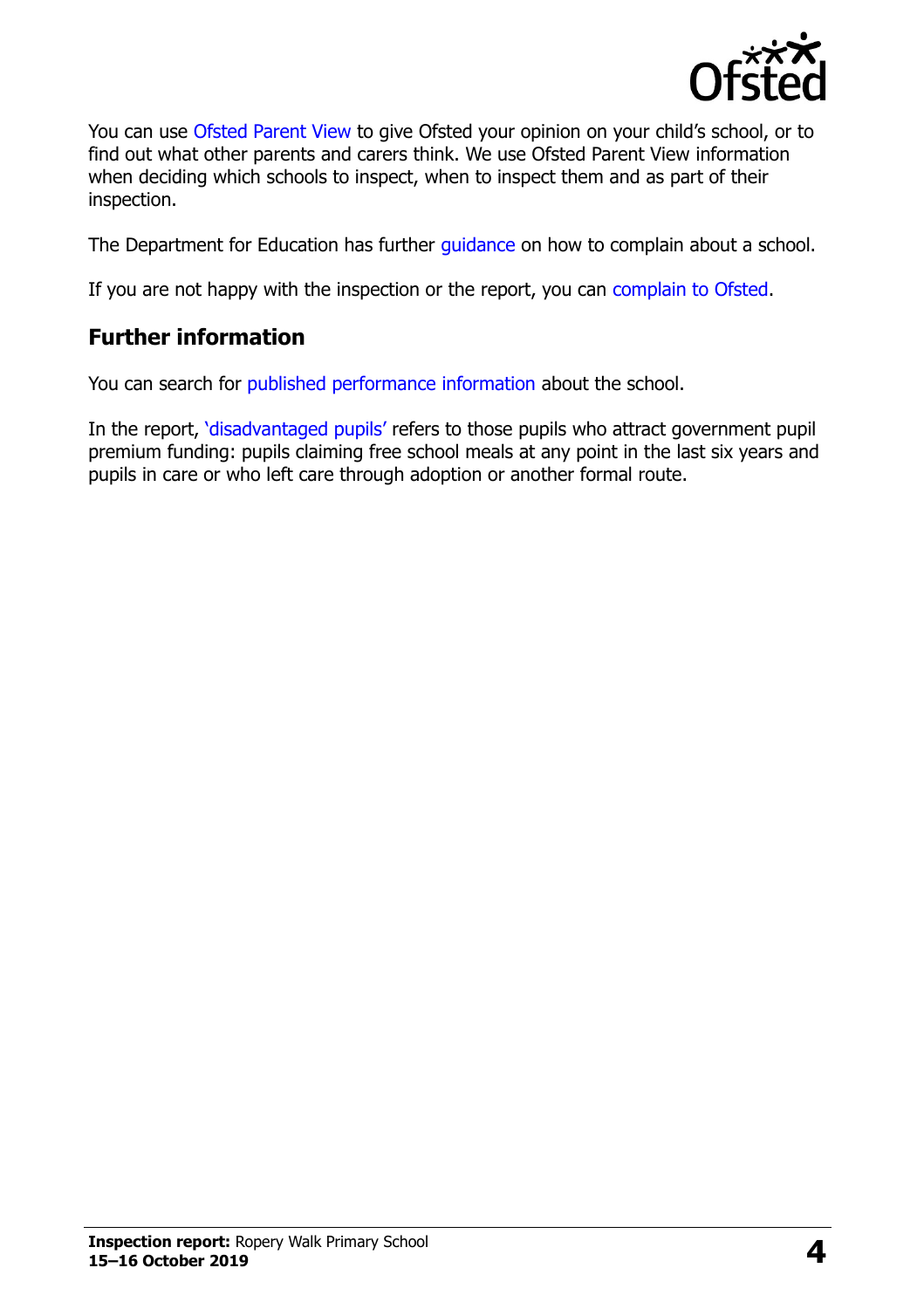

## **School details**

| Unique reference number             | 113993                       |
|-------------------------------------|------------------------------|
| <b>Local authority</b>              | Durham                       |
| <b>Inspection number</b>            | 10110839                     |
| <b>Type of school</b>               | Primary                      |
| <b>School category</b>              | Community                    |
| Age range of pupils                 | 4 to 11                      |
| <b>Gender of pupils</b>             | Mixed                        |
| Number of pupils on the school roll | 255                          |
| <b>Appropriate authority</b>        | The governing body           |
| <b>Chair of governing body</b>      | Geraldine Bleasdale          |
| <b>Headteacher</b>                  | Angela Bell                  |
| Website                             | www.roperywalk.durham.sch.uk |
| Date of previous inspection         | 4-6 May 2016                 |

## **Information about this school**

■ The school serves an area of higher than average deprivation. The percentage of pupils eligible for free school meals is also above the national average.

### **Information about this inspection**

- During this inspection I met with the headteacher and senior leaders for English, mathematics, PE and SEND. I met with the local authority advisor and two governors, including the vice-chair of the governing body. Discussions were also held with a number of teachers and support staff.
- The quality of education was inspected by visiting lessons, meeting with a range of pupils and staff, looking at pupils' work and examining curriculum documentation. I looked closely at reading, mathematics and PE.
- $\blacksquare$  I considered the views of parents through face-to-face discussions and via the 27 responses to Ofsted's Parent View survey which were received.
- I listened to pupils reading, observed their behaviour moving around school, met with pupils formally to gather their opinions and held informal discussions across both days of the inspection.
- A wide range of safeguarding information and documentation was scrutinised, including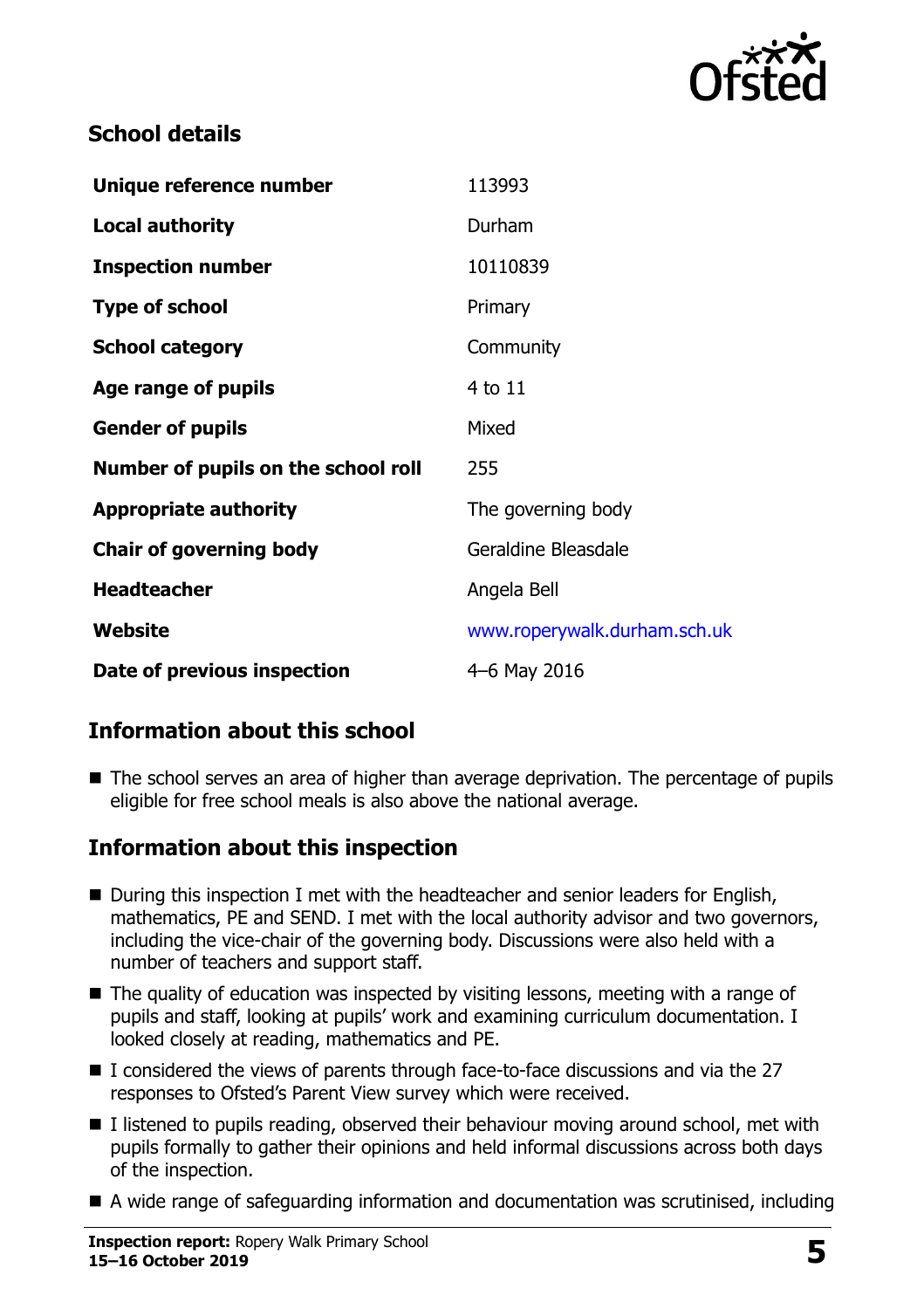

referrals and attendance records.

#### **Inspection team**

Andy Jones, lead inspector **CENET CONTER CONTER** Ofsted Inspector